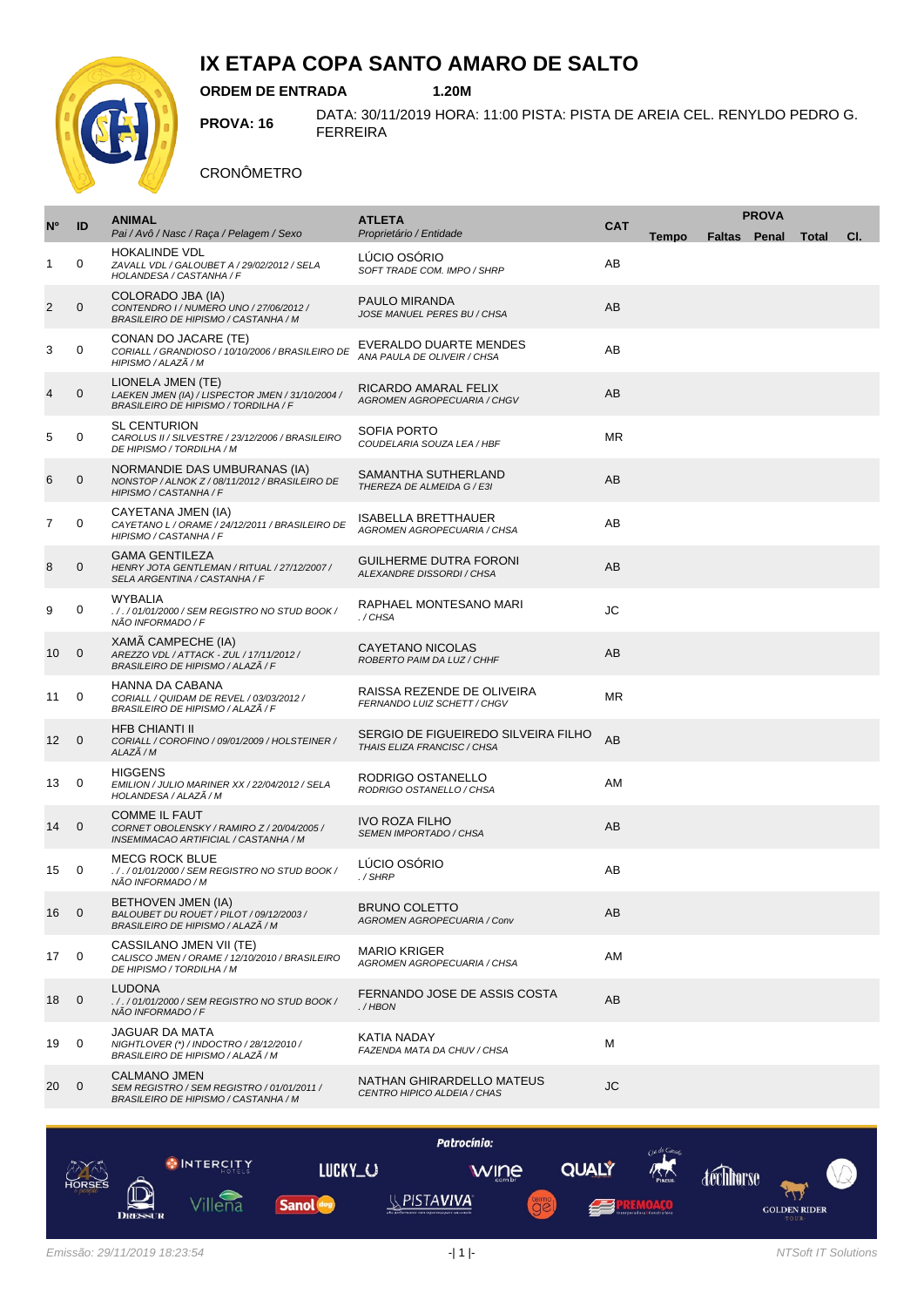

# **IX ETAPA COPA SANTO AMARO DE SALTO**

**ORDEM DE ENTRADA 1.20M**

**PROVA: 16** DATA: 30/11/2019 HORA: 11:00 PISTA: PISTA DE AREIA CEL. RENYLDO PEDRO G. FERREIRA

#### CRONÔMETRO

|             |                | <b>ANIMAL</b><br><b>ATLETA</b>                                                                                              |                                                                      | <b>PROVA</b> |              |  |                           |  |     |
|-------------|----------------|-----------------------------------------------------------------------------------------------------------------------------|----------------------------------------------------------------------|--------------|--------------|--|---------------------------|--|-----|
| $N^{\circ}$ | ID             | Pai / Avô / Nasc / Raça / Pelagem / Sexo                                                                                    | Proprietário / Entidade                                              | <b>CAT</b>   | <b>Tempo</b> |  | <b>Faltas Penal Total</b> |  | CI. |
| 21          | 0              | SL BALOTELLI<br>././01/01/2000/SEM REGISTRO NO STUD BOOK/<br>NÃO INFORMADO / M                                              | LUIZ FERNANDO VIEIRA DE MORAES<br><b>FILHO</b><br>./CHSA             | М            |              |  |                           |  |     |
| 22          | 0              | FIONNA GMS (IA)<br>NONSTOP / CARETINO / 03/02/2011 / BRASILEIRO DE<br>HIPISMO / CASTANHA / F                                | PAULO MIRANDA<br>EVERALDO DUARTE MEND / CHSA                         | AB           |              |  |                           |  |     |
| 23          | 0              | <b>GANGSTER DA MATA</b><br>NIGHTLOVER (*) / INDOCTRO / 22/09/2007 /<br>BRASILEIRO DE HIPISMO / ALAZÃ / M                    | TEODORA RIBEIRO PARREIRA<br>FAZENDA MATA DA CHUV / CHSA              | ΜR           |              |  |                           |  |     |
| 24          | $\mathbf 0$    | SONHO REAL HCR<br>CRISTAL REAL Z / BINAH / 24/11/2011 / BRASILEIRO<br>DE HIPISMO / CASTANHA / M                             | RAFAEL CHRISTIANINI<br>RAFAEL CHRISTIANINI// CHSA                    | <b>AM</b>    |              |  |                           |  |     |
| 25          | 0              | THINKA S DAY<br>././08/07/2013/SEM REGISTRO NO STUD BOOK/<br>ALAZÃ / F                                                      | FLAVIA HELENA JUNQUEIRA LOPES<br>./CHSA                              | м            |              |  |                           |  |     |
| 26          | $\mathbf{0}$   | <b>CON BEAUTY</b><br>CON AIR / NIMMERDOR / 11/11/2013 / SELA<br>ARGENTINA / CASTANHA / F                                    | <b>VITOR ALVES TEIXEIRA</b><br>DANIELA DE CASTRO TE / CHESA          | AB           |              |  |                           |  |     |
| 27          | 0              | <b>EIJKHOF ED</b><br>././01/01/2000/SEM REGISTRO NO STUD BOOK/<br>NÃO INFORMADO / F                                         | BARBARA MONTEIRO DE SOUZA<br>./CHSA                                  | AM           |              |  |                           |  |     |
| 28          | 0              | LENDA DA MATA<br>RAMSES DA MATA (IA) / NIGHTLOVER (*) / 10/11/2012 /<br>BRASILEIRO DE HIPISMO / TORDILHA / F                | THIERRY DECOENE<br>FAZENDA MATA DA CHUV / CHSA                       | AM           |              |  |                           |  |     |
| 29          | 0              | CAROLI M3 (TE)<br>SIDNEY METODO / (RA) CARTOON JMEN / 21/10/2011 /<br>BRASILEIRO DE HIPISMO / CASTANHA / F                  | <b>HELOISA B CARVALHO</b><br>PATRICIA BAPTISTELLA / CHGV             | JС           |              |  |                           |  |     |
| 30          | 0              | COPACABANA JMEN (IA)<br>CASCADELLO I / ACORADO / 22/01/2015 / BRASILEIRO<br>DE HIPISMO / ALAZÃ / F                          | JOZA FERREIRA ANGELO<br>AGROMEN AGROPECUARIA / CHPAGL                | AB           |              |  |                           |  |     |
| 31          | 0              | <b>FAST LARK</b><br>././01/08/2010/SEM REGISTRO NO STUD BOOK/<br>NÃO INFORMADO / M                                          | LÚCIO OSÓRIO<br>./SHRP                                               | AB           |              |  |                           |  |     |
| 32          | $\overline{0}$ | <b>MISSY PULLMAN</b><br>QUALITY / CARTHOES-B Z / 09/01/2013 / BRASILEIRO<br>DE HIPISMO / CASTANHA / F                       | CAMILA HORO GIL<br>GABRIELA HORO GIL / CHSA                          | <b>AM</b>    |              |  |                           |  |     |
| 33          | 0              | <b>LUPICOUER</b><br>. / . / 01/09/2009 / BRASILEIRO DE HIPISMO / NÃO<br>INFORMADO / M                                       | ROWIN GUSTAV VON REININGHAUS<br>./CHSA                               | AB           |              |  |                           |  |     |
| 34          | $\mathbf{0}$   | CHERRY EQ. CALLA BLANCA-B JMEN (TE)<br>CANAVARO JMEN / PALADINO JMEN / 05/12/2009 /<br>BRASILEIRO DE HIPISMO / TORDILHA / F | <b>CRUIFF MACHADO PRIOSTE</b><br><b>INGRID YURI PRIOSTE / HHAMIL</b> | М            |              |  |                           |  |     |
| 35          | 0              | <b>DESIREE EMB (IA)</b><br>(RAE) SINGULAR JOTER II (TE) / CHIN CHIN /<br>15/09/2009 / BRASILEIRO DE HIPISMO / CASTANHA / F  | EVERALDO DUARTE MENDES<br>PAULO FERNANDO PAZ A / CHSA                | AВ           |              |  |                           |  |     |
| 36          | $\overline{0}$ | J'ADORE OF ROSES<br>././20/04/2009 / SELA BELGA / CASTANHA / M                                                              | <b>EDUARDO MATTAR</b><br>./CHSA                                      | JC           |              |  |                           |  |     |
| 37          | 0              | CANTARO JMEN (TE)<br>CLAVIGO JMEN / GRANDEUR / 20/11/2002 /<br>BRASILEIRO DE HIPISMO / ALAZÃ / M                            | RICARDO AMARAL FELIX<br>AGROMEN AGROPECUARIA / CHGV                  | AB           |              |  |                           |  |     |
| 38          | 0              | <b>HENRY CLIMBER (TE)</b><br>ELVIS DE RIVER / QUICK STAR / 03/10/2009 /<br>BRASILEIRO DE HIPISMO / TORDILHA / M             | <b>GIULIA LEME</b><br><b>HARAS CLIMBER / CHGV</b>                    | JС           |              |  |                           |  |     |
| 39          | 0              | GAYA NUEVA JMEN (TE) (*)<br>(RAE) JMEN GOLDFINGER / CALISCO JMEN /<br>21/11/2009 / BRASILEIRO DE HIPISMO / ALAZÃ / F        | SOFIA PORTO<br>JAMES EDWARD CHARLTO / HBF                            | ΜR           |              |  |                           |  |     |
| 40          | $\mathbf{0}$   | <b>BAILARINA</b><br>-/-/10/10/2010 / SEM REGISTRO NO STUD BOOK /<br>NÃO INFORMADO / F                                       | LUCAS BORGES DE SOUZA<br>$-$ / WRET                                  | JC           |              |  |                           |  |     |

|        |                                      |           |                  | Patrocínio:                                                        |      |              | Cia do Cavale             |           |                                            |  |
|--------|--------------------------------------|-----------|------------------|--------------------------------------------------------------------|------|--------------|---------------------------|-----------|--------------------------------------------|--|
| HORSES |                                      | INTERCITY | .UCKY.<br>$\cup$ |                                                                    | wine | <b>QUALY</b> | М<br>$\sqrt{\frac{1}{n}}$ | déchhorse |                                            |  |
|        | $\hat{\mathbb{D}}$<br><b>DRESSUR</b> | lena      | <b>Sanol</b>     | <b>PISTAVIVA</b><br>alta performance com segurance para seu convie |      | 戸            | Construtora               |           | $\lambda$<br><b>GOLDEN RIDER</b><br>-TOUR- |  |